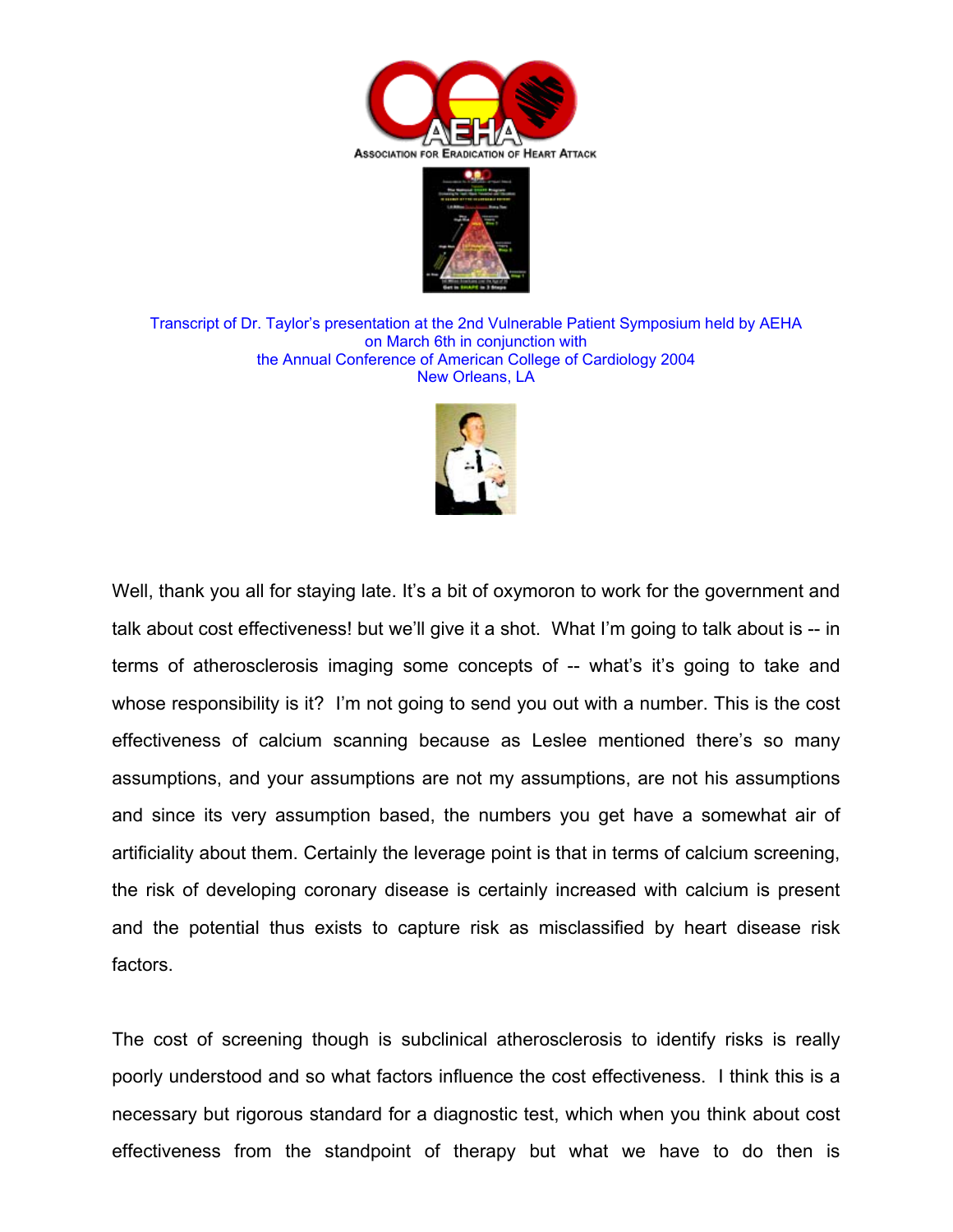cardiovascular prevention as a continuum. It starts -- as some of these talks tonight - about screening to detect, but it moves on from there and leads mostly to treatment that adheres to that prevents outcomes and what we're all talking about tonight is right here -- screening for detection -- but where we're all very responsible is on the second line. As another principle, anatomic screening has to be additive to risk factor screening. That is, the comparison has to be between multi-variate model risks such as with the Framingham Risk Score, versus that plus some anatomic tests -- in this instance, we'll talk about EBCT. And I think as Leslee mentioned, its weakness is that it talks only about mortality and adjusting for quality, but it is what society asks for and that is quality of life years saved.

So, what are the model in considerations? What do we have to be cognizant of if we're going to think about using any test -- the tests that you're interested in in a cost effective way. First of all, it begins what the population in its applied. What's the risk of that population as Leslee mentioned, cost effective is in a lower cost rate and will not be as high -- as in a higher risk population. The second is the aspects of the test itself. What the incremental value that test for risk prediction and what's the actual financial cost - it's actual cost? And then there's the concept of induced testing and internal findings - induced testing, tests that follow on the consequence of the first test; fourthly, what additional medications are used and what's their cost and what's their efficacy? Lastly, is the concept of utility and utility is a really important concept when we think of quality adjusted life year saved -- utility is if you've got arthritis what's the value of everyday compared to someone for you -- compared if you didn't have arthritis? Think about that for a minute. The burden of a diagnosis on a daily basis is measurable and in fact, a Beverdam Study -- measured this in a screening population and asked people what's life like to you with your diagnosis. Various diagnoses that were prevalent in the population and in fact, for most symptomatic diagnoses, it was below 90%, less than 90% is good as if they didn't have the diagnosis and you can kind of time trade off methods. Even aor an asymptomatic diagnosis like hypertension, where it engenders medication, visits and so forth. Quality of life is degraded and so as we label people with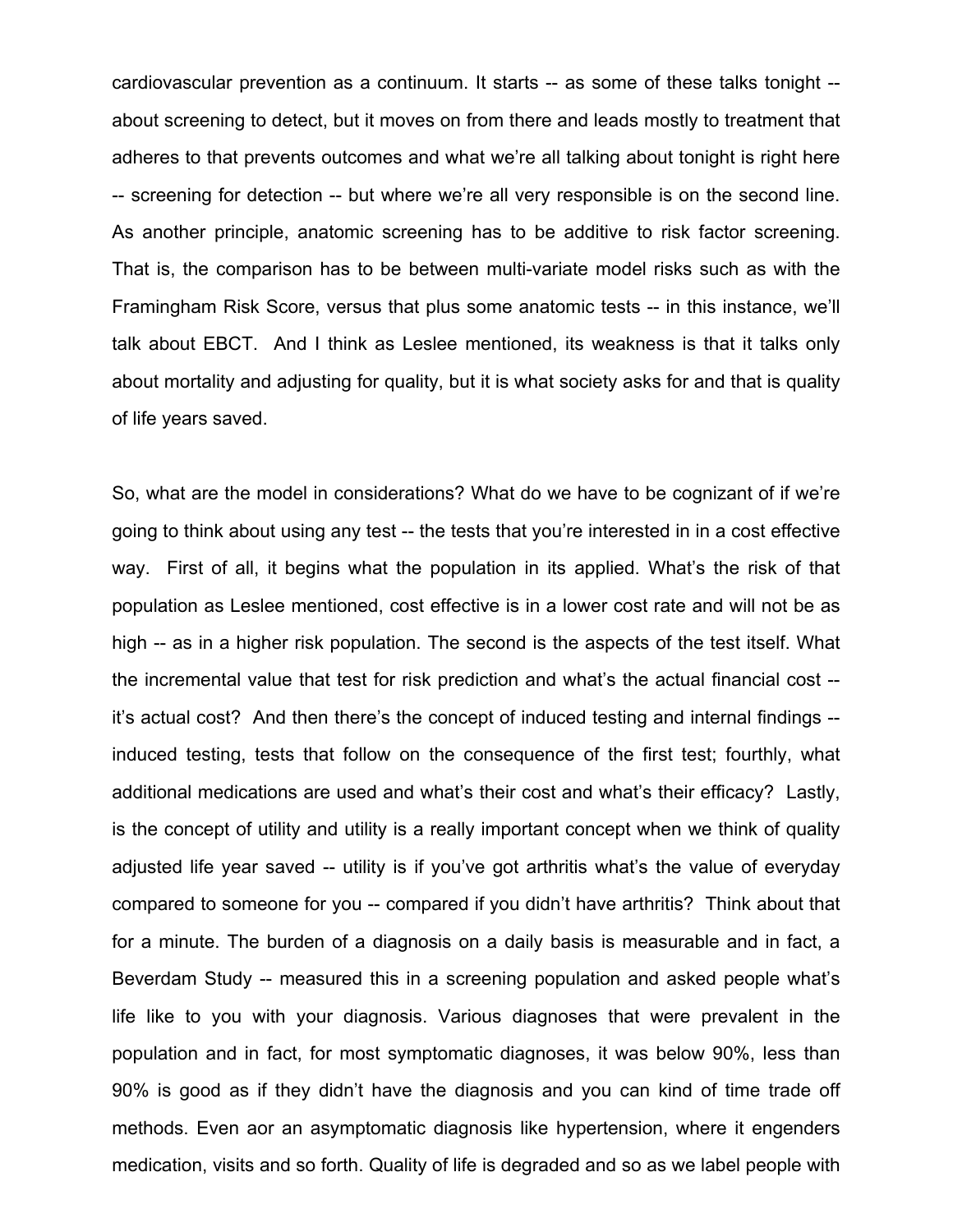subclinical diagnosis, we've got to think about the effect on the utility of life and quite frankly, you don't know -- no one has ever studied the utility of a year of life with subclinical atherosclerosis diagnosis. It's something we don't know of, for hypertension, though, it's 94% -- a 6% decremental in quality of life and we'll come back to that.

And so if you think about these variables and you sequentially model them, this is a model that Pallamani and our group put together and basically, you start with screening and you either do it risk factor screening alone or you add an anatomic test and this is showed one sequence of nodes to what gets to be a very complicated sequential model, but you identify people as what their risks is, what the incremental risk shift is, there might be some induced testing, some medications might ensue. There might be incidentall findings from the scan. You've got a model on the effectiveness of the medicines and so forth. And what you wind up with is a number -- that number is based very highly on some assumption and variables that you input. In a model I'm going to ascribe to you that's in press, we made a variety of assumptions. First, is that there would be increased identification using EBCT of individuals at risk and that shift would be to approximately four-fold increase; that is, there'd be an incremental four-fold increase in risk in identification of at risk individuals using calcium scanning. And that it would occur at modest cost, around \$400 per patient. This is we took cost and model cost in the perspective of the pair, not society. This is the common way to do it, who will be paying for the tests and then look at induced costs. Assuming as a base case that medicines would cost on average \$300 a year and there would be some incidnetal findings that would engender costs. In at risk individuals -- someone who was identified as being a greater risk on the basis of the anatomical than by the risk factor screening, we proposed there's be some modest increase in subsequent cardiovascular testing induced testing, stress testing, in about a third of those individuals perhaps, that there'd be substantial increase in preventive therapies like we would all hope-- perhaps in 10% in the people not at risk to object upwards of three-quarters of the population would be treated appropriately with risk reducing medications and that there'd only be a mild decrement in utility down to about 98% -- now, remember hypertension is 94%. So, we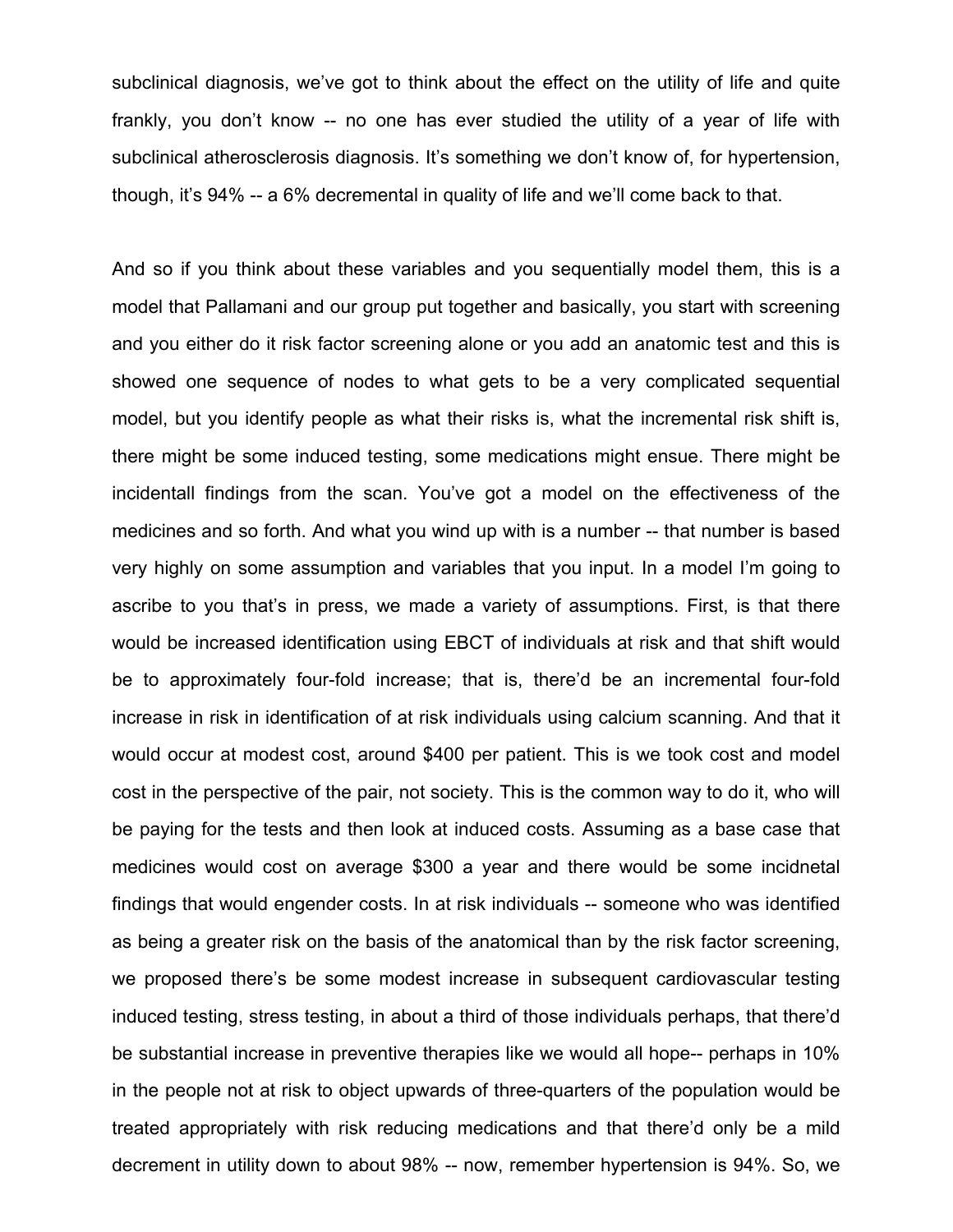felt those were fairly stable assumptions to take as a base case. Other assumptions include life expectancy. When you diagnose, someone at age 40, anything you do is going to last for life expectancy or you hope it's going to have an effective across life expectancy. This is the problem screening early in life is that the cost model through life, but someone at risk, someone who's at risk, an increased risk might as a population have a slight decrement in population's longevity of approximately 5 years over a low risk population and that's the efficacy of primary extension would be about a 30% relative risk reduction for mortality and then again, there is a four-fold independent increase risk associated with coronary calcium. Those are the base case assumptions, keeping in mind they are a starting point. Using these assumptions in a lower risk population around \$90,000 for quality adjusted life year saved, going from screening to treatment and this is a modestly expensive by conventional standards. And the caveot here is many assumptions are made and it applies to a certain population, but I'm going to talk about and I think it's important and I want you take home though sensitivity analysis and I think this is particularly informative.

What's the range across these assumptions that changes occur? And so you develop graphs like this, which shows the marginal cost effectiveness for a range of values of a variable and so what you see here in this green lines shows he combined anatomic risk factor screening cost effectiveness across a range of values is that if you have a four fold increased risk for calcium scanning, which adheres that basic assumption that about \$90,000 for quality adjusted life year saved, you've got a moderately expensive test; however, this number is in question. We don't really know the exact incremental value of scanning over risk factor screening. If it's only twofold, and I think some (inaudible) said it might be just twofold, then we're upwards between 140 and \$190,000 for quality of adjusted life year saved, not cost effective. If it's very powerful even five fold, the cost effectiveness or it's getting more and more favorable. So, one critical assumption is how good is this test? What's the push? And the push matters. It's not just fighting over whose test is better, it's not making -- trying to get papers published. It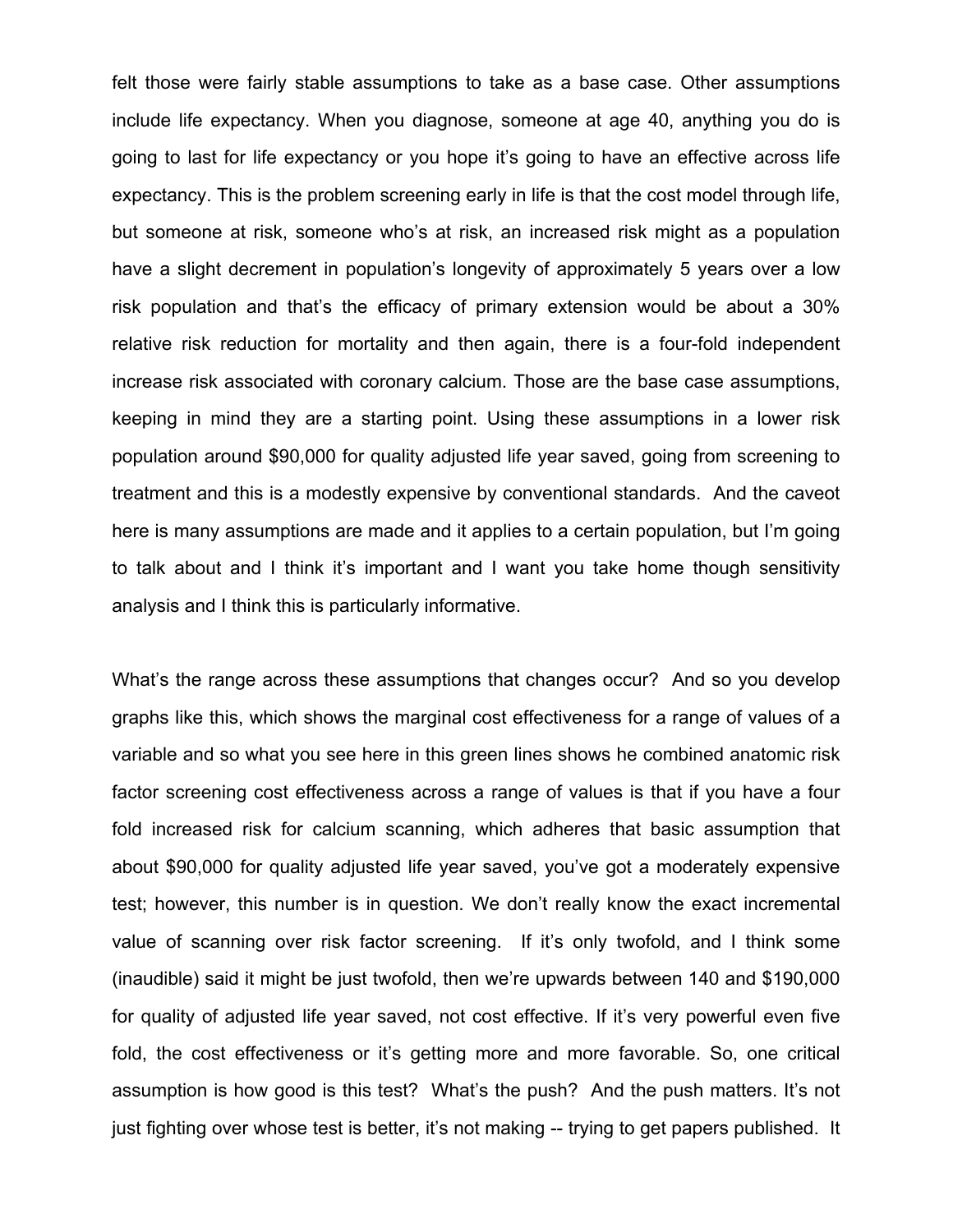really determines the cost effectiveness, how much value incremental value are there? How many additional people are identified?

The next thing to consider is medication cost. If we assume in the base stage, \$300 per year where the base case is \$90,000, the quality adjusted life year saved, but if annual cost of additional medication require is only \$100, we're back at a very -- we're at a cost effectiveness range, keeping all of the assumptions frozen. So, doing nothing except getting the drugs that cost less and that is an important -- importantly affects quality of adjust life years saved, cost effectiveness. On the contrary, this makes the drug \$600 a year, put 'em on Plavix instead of aspirin, okay. And suddenly, you've got \$150,000 for quality adjusted life year saved, nothing else has changed that has the same effectiveness and so on and so forth. The drugs a little more expensive, 'cause this goes across many, many, many years of life.

Another one. Utility. This is a stunner. Remember utility is how valuable that year of life after the diagnosis. It's not how accurate the test. It's what's it do to the person's quality of life. This is our base case, 98%, \$90,000 for quality adjusted life year saved. Once you go below 98%, in fact, the cost effectiveness is dominated by utility. That is that at a -- with more than a 2% detriment in quality of life, you can show that a million dollars for quality of adjusted life you save, because life just isn't worth living anymore. Now, that's a gross exaggeration, but you can see that we don't know -- have any idea what that number is and if hypertensive 94%, we better figure out what this number is before we go making any arguments about quality of life you save.

Incidental Findings. We don't really talk about it much -- a little secret. How common are these in our incidental findings we get? If they range anywhere from 2% to 32%, you can see right about 20% there's an inflection that if more than one in five people have an incidental scan finding that engenders induced costs, we've got a problem. Some populations -- older populations -- populations from the middle sectors of the country, a lot of pulmonary nodules with lot of extra testing, in fact, have very high rates of cost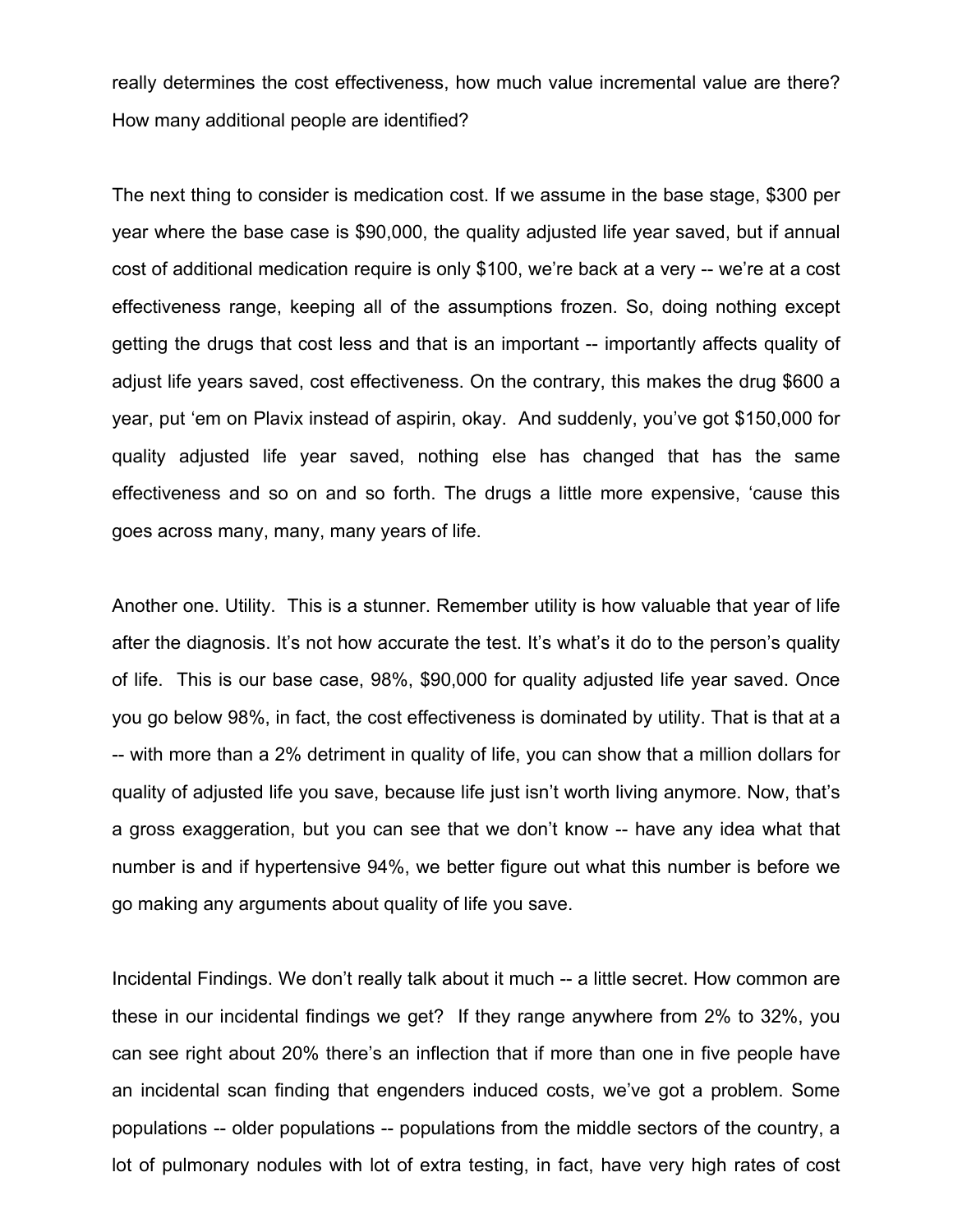effectiveness -- of incidental findings. You have to be mindful of incidental findings amd the induced costs from those. And lastly, it's the mortality reduction on medication. The test is only going to make us treat people and the treating has to be effective, otherwise there's no easy chance of cost effectiveness and we assume the 30% relative risk reduction for mortality -- beneath that -- again, it's dominated. And so if we don't have effective therapy, if anything less than a 30% relative risk reduction in terms of mortality for a therapy, in fact, no screening tests can be cost effective.

So, this is a tornado diagram showing you the different -- important variables and it's across a range of their values with the range of cost effectiveness observed and it's an easy way to sort of portray the sensitivity of different variables on cost effectiveness within a model. What you see here is efficacy of primary prevention ranging from 50% relative risk reductions; 10% relative risk reduction; the utility of medicine with a subclinical diagnosis ranging from .99 to .95; the predicted value of the test five fold increase, twofold increase; incidental scan findings; cost of medicines from \$100 to \$600 and the cost of EBCT ranging from three to \$800. Basically, what matters most is these three things here. The predictive value of the test really isn't that -- doesn't have that strong an influence. Incidental scan findings are not that strong. The cost of medicines are important, not that strong, nor is the cost of the actual test. You can give the test away. It's what happens outside of the test and if we don't have effective therapy and if we degrade quality of life too much, it's off and on.

So, what our analyses show was that within a younger screening cohort at low absolute risks, with some fairly stable base case assumptions, it would be about \$90,000 for quality adjusted life year saved to screen with calcium screening but the marginal cost is dependent on a variety of things. One is the independent incremental predictive power for calcium scanning over Framingham. There's got to be at least over four-fold, at least over twofold or we're not going to get anything out of it. And then another case, we have to have utilities have to be over .98 -- this is not well defined, this should be defined. The efficacy of these readings has to be strong and they have to be low cost.